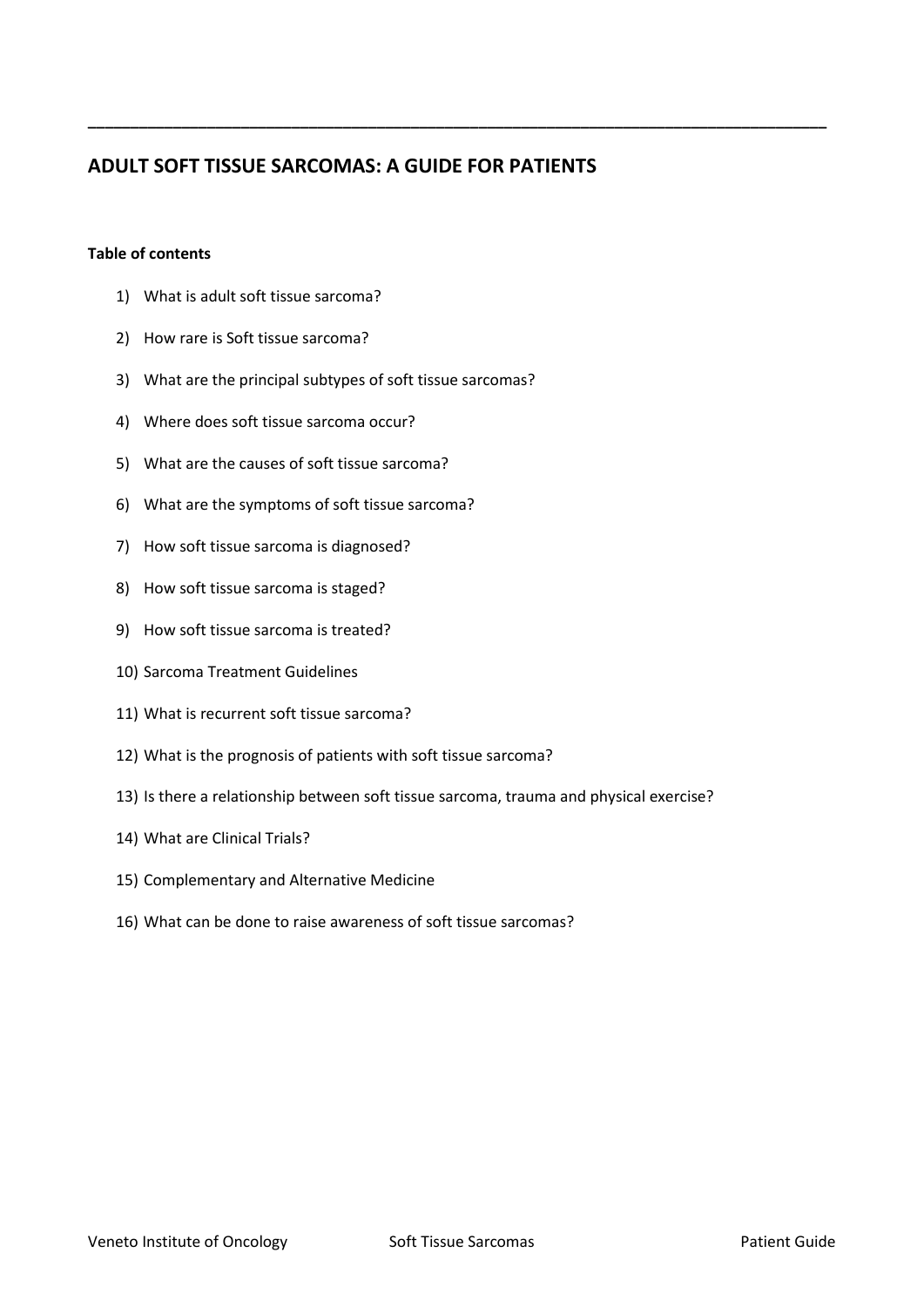## **1) What is adult soft tissue sarcoma**

Malignant tumors of the connective tissues are called soft tissue sarcomas. The normal connective tissue of the body include, fat, blood vessels, nerves, bones, muscles, deep skin tissues, and cartilage. Sarcomas are divided into two main groups, bone sarcomas and soft tissue sarcomas. Soft tissue sarcomas are further subdivided based on the type of presumed cell of origin found in the tumor. Sarcomas can develop in children and adults. Overall, soft tissue sarcoma is a rare form of cancer. It comprises approximately one percent of all cancers diagnosed. According to the National Cancer Institute, there are approximately 11,280 new cases of soft tissue sarcoma in the United States each year and approximately 3,900 people die of the disease each year. About 40 percent occur in the lower limb. Fifteen percent develop in the hands and arms, another 15 percent in the head and neck and 30 percent in the shoulders, chest, abdomen, or hips.

Soft tissue sarcomas can invade surrounding tissue and can metastasize (spread) to other organs of the body. Secondary tumors are referred to as metastatic soft tissue sarcoma, because they are part of the original cancer and are not a new disease. Some tumors (e.g. lipoma, which is frequently found as a superficial smooth and mobile lump) of the soft tissue are benign (non-cancerous) and are rarely life threatening.

#### **2) How rare is Soft tissue sarcoma?**

Sarcomas account for about 1% of all adult tumors and are made up of over 80 different histological subtypes. Due to its rarity, it is crucial for patients to seek a cancer center specialized in the treatment of their disease.

Among soft tissue, liposarcomas are one of the most common subtypes; however, liposarcomas are also a group of diseases, each with their own unique biology and response to systemic therapy.

Sarcomas are relatively more common among children than in adults. Between 1,500 and 1,700 U.S. children are diagnosed with a bone or soft tissue sarcoma each year making up about 15 percent of pediatric cancers (compared to that 1 percent of adult cancers), but pediatric cancers themselves are rare and make up only 1 percent of cancer cases. It has been estimated that one in 304 men and women will be diagnosed with cancer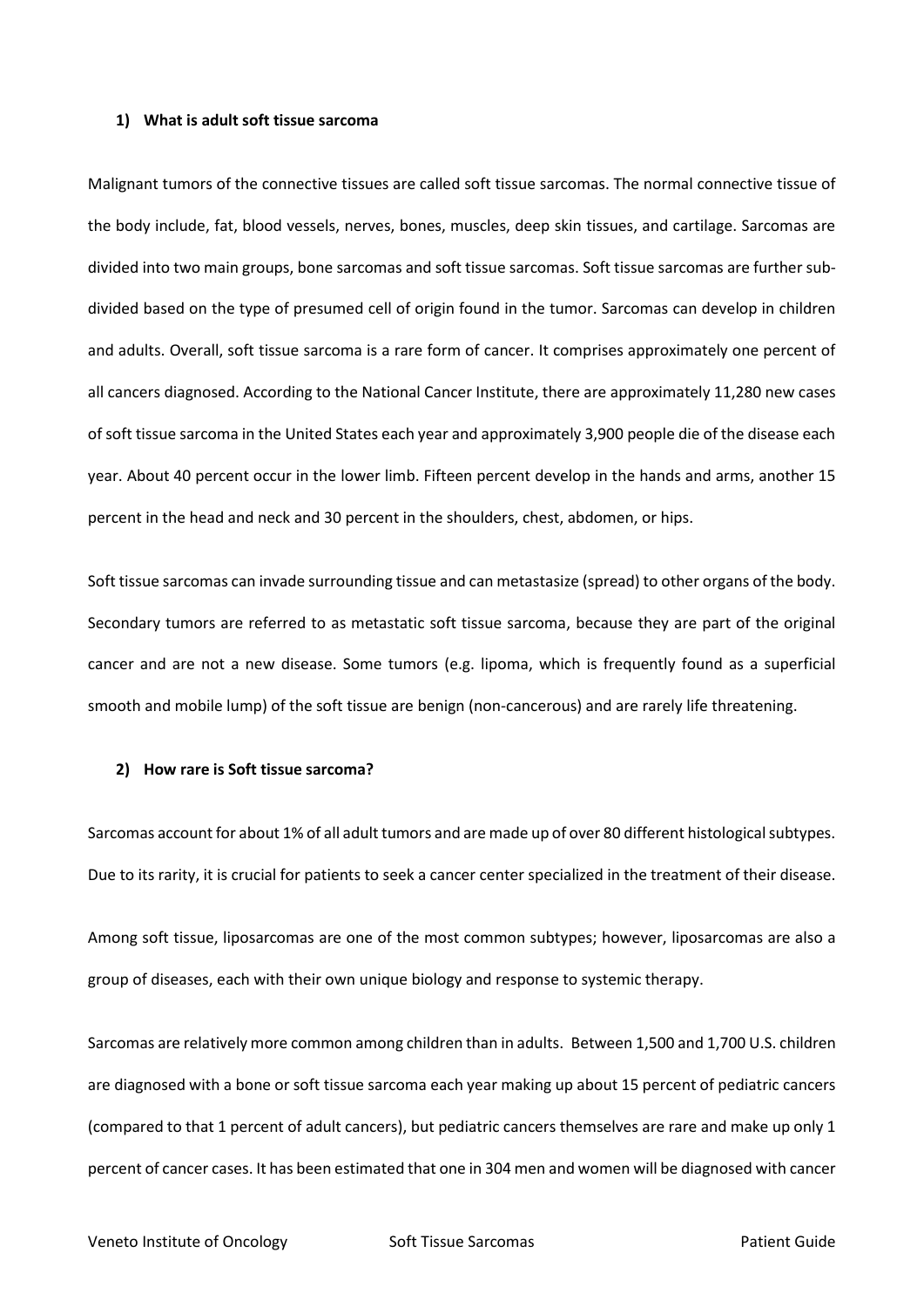of the soft tissue during their lifetime. The SEER (Surveillance Epidemiology and End Results) data indicates that about a third of soft tissue cancers over half of bone sarcomas are diagnosed in people under 45 years of age. In comparison, less than one-tenth of all cancers occur in this age group.

The median age of all cancer diagnoses in the U.S. is 66 years, whereas it is 58 years for soft tissue cancers. Thus, the average age of sarcoma diagnosis is considerably younger than the age of most cancer diagnoses. Because many sarcoma patients are young, with the exception of their sarcoma they are relatively healthy. They should be ideal candidates for research studies, as they are less likely to have other health issues which may compromise the ability to try intensive treatments.

Overall, one in every 150 families will include someone who is battling or who has battled with sarcoma.

#### **3) What are the principal subtypes of soft tissue sarcomas?**

## *Liposarcoma*

Liposarcoma is the most commonly diagnosed tumor of the soft tissue. These tumors usually develop in the deep fatty tissue. They most commonly occur in the thigh, behind the knee, the groin, the gluteal area or behind the abdominal cavity (retroperitoneum). Liposarcomas are usually malignant (cancerous) and rarely arise from a pre-existing lipoma, which is a non-cancerous tumor. They are most commonly found in adults between 30 and 60 years old and are slightly more common in men than women. The tumor can invade surrounding tissues, while metastases to the lymph nodes occur only in approximately 10% of patients.

The most common are well-/de-differentiated liposarcoma, which are characterized by amplifications in *CDK4* and *MDM2*. These tend to present as large primary tumors and local control can be a major challenge. The second group is myxoid liposarcoma characterized in the majority of cases by a specific chromosomal translocation t(12;16). These tumors tend to present with lower limb primaries and metastasize to unusual locations for sarcomas, such as pleural, pericardial and bone. The third subtype, pleomorphic, is very rare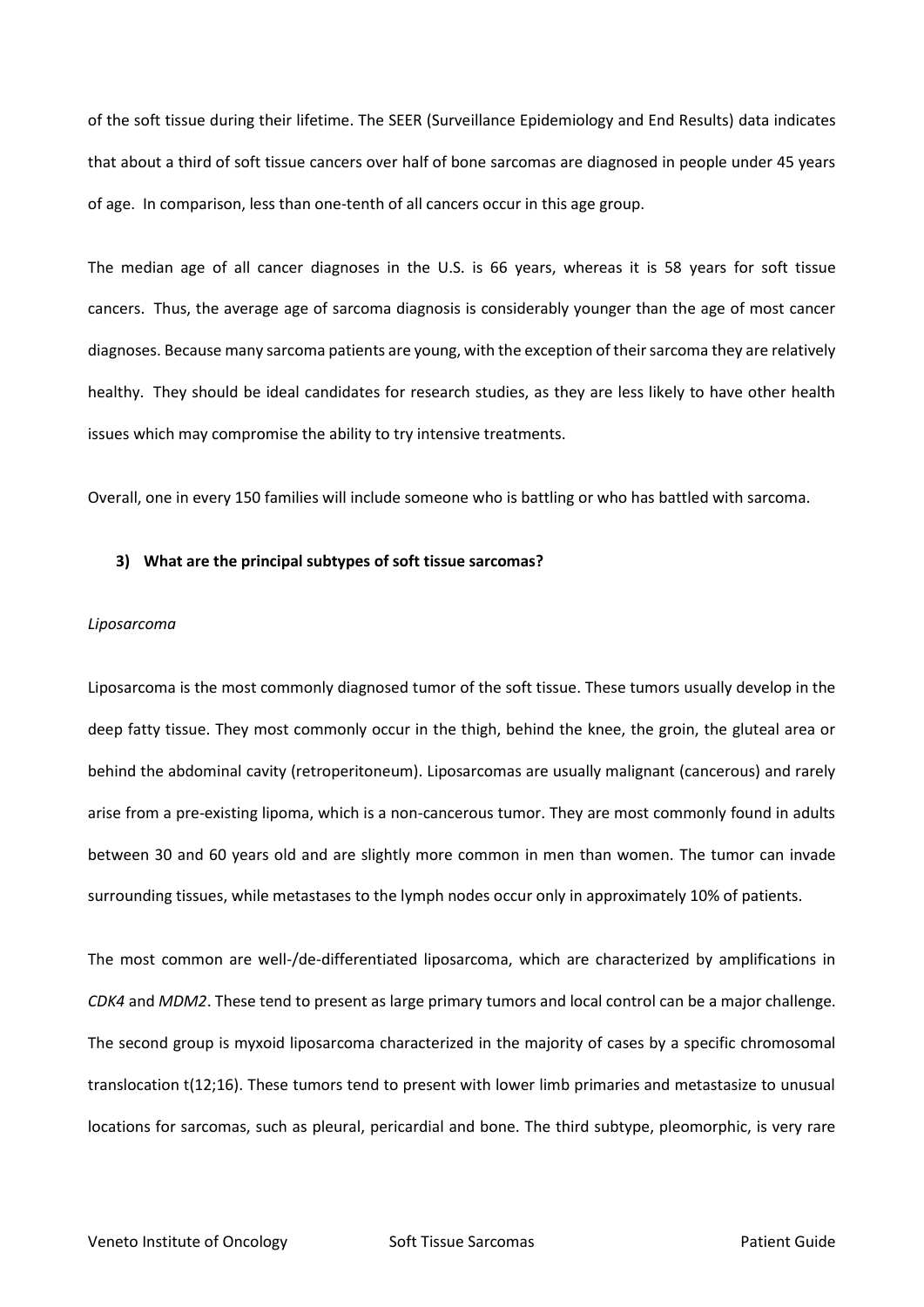and these tumors have a complex karyotype, with many genetic gains and losses. They tend to have an aggressive clinical course.

#### *Fibrosarcoma*

Fibrosarcomas usually occur in the arms or legs or on the trunk but can occur in any of the soft tissues. They can occur around scars, muscles, nerves, tendons, and around the lining of the bone (periosteum). Local recurrence after surgery is common. Fibrosarcomas typically invade local tissues and can metastasize through the bloodstream to the lungs. Less than 5% of patients will experience metastases to the lymph nodes.

### *Dermatofibrosarcoma Protuberans*

This lesion can be found on the back or abdomen. In the early stages the tumor remains under the skin and the skin surface appears dark red-violet. If untreated, the tumor can break through the skin forming an open wound. It has a tendency to recur, but rarely metastasizes. Treatment consists of wide surgical excision.

#### *Malignant Fibrous Histiocytoma*

Malignant fibrous histiocytomas are the most commonly diagnosed soft tissue sarcoma in patients between the ages of 50 and 70. It is twice as common in men than women.

## *Synovial Cell Sarcoma*

Synovial cell sarcoma usually occurs in young adults. They are most commonly found in the arms or legs next to a joint. They are usually found around the joint capsule but rarely invade the joint itself. The most common site is adjacent to the knee. They are also commonly found near the foot, ankle and hand. Unlike other soft tissue sarcomas, synovial cell sarcomas are often painful. Treatment usually consists of radical excision with radiation and chemotherapy or amputation combined with chemotherapy.

#### *Epithelioid Sarcomas*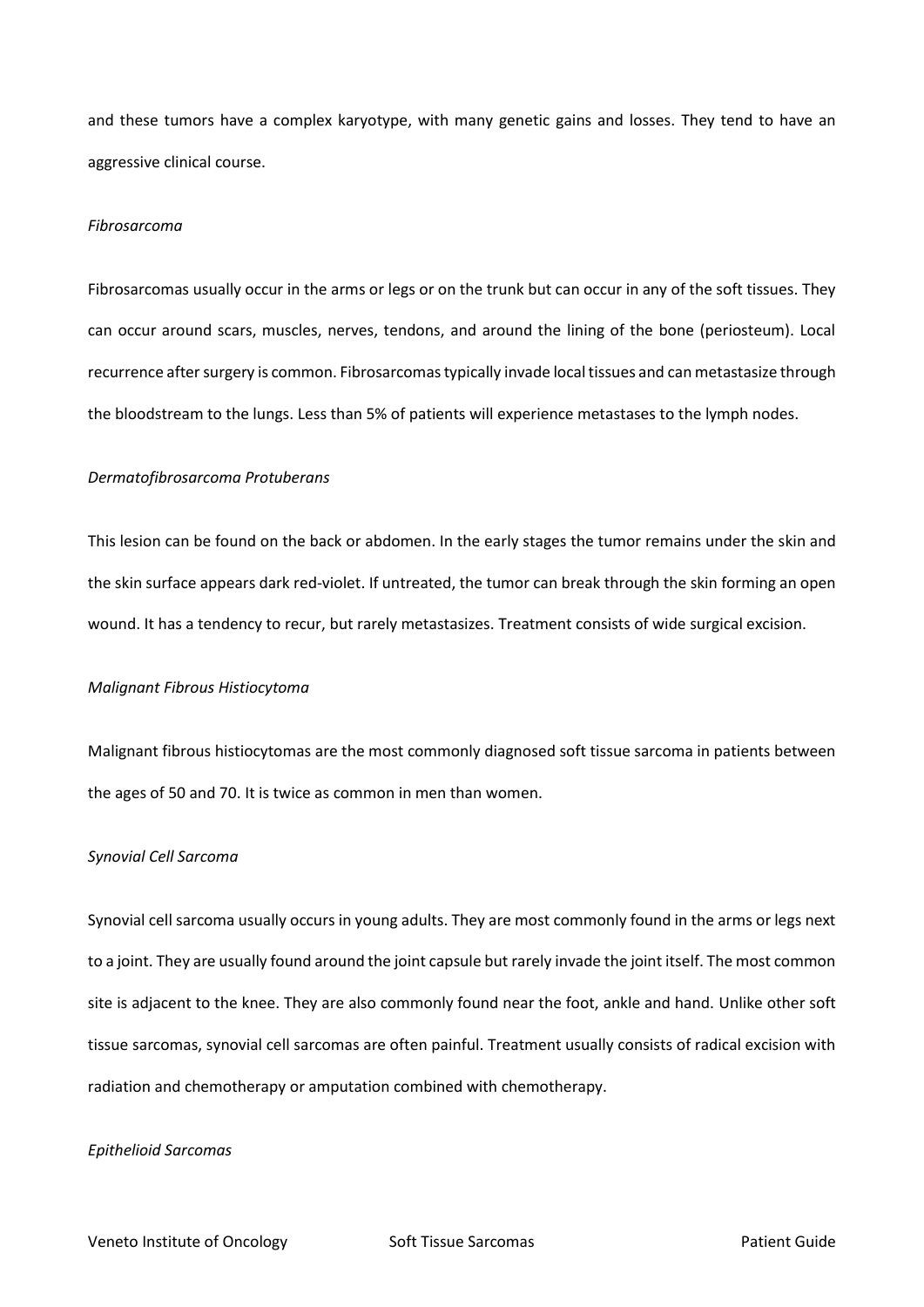Epithelioid sarcomas typically occur in the hand or foot of young adults. They appear like small nodules, which sometimes merge together. Spreading to lymph nodes occurs in approximately 20% of patients. Because of their proximity to the joints, surgical excision can be difficult and often amputation is the surgery of choice for long-term survival.

#### *Rhabdomyosarcomas*

Cancerous tumors in the striated or skeletal muscle are one of the most common types of soft tissue sarcoma, and account for about half the soft tissue sarcomas diagnosed in children. There are several different types, including pleomorphic, alveolar, embryonal and botryoid.

 *Embryonal Rhabdomyosarcoma:* This is the most common type of rhabdomyosarcoma, and is diagnosed most frequently in children under the age of 10. It can be found anywhere in the body, butoften occurs in the head and neck especially around the eye. Chemotherapy is very effective in these tumors. There is a high cure rate in these tumors when combination therapy is used (i.e. surgery and/or radiation combined with chemotherapy).

 *Alveolar Rhabdomyosarcoma:* This tumor is extremely aggressive and typically occurs in adolescents and young adults. Tumors metastasize widely at an early stage. Alveolar rhabdomyosarcoma almost always is associated with a translocation between two genes (PAX3 or PAX7 and FOX01). Treatment includes radiation and chemotherapy as well as surgery for some cases. Localized alveolar rhabdo responds fairly well to treatment.

- *Botryoid Rhabdomyosarcoma:* These lesions usually occur in children at the average age of 7. They generally occur in the genital region and urinary tract. They appear as a swollen lumpy mass.
- *Pleomorphic Rhabdomyosarcoma:* This tumor occurs most commonly in people over 30 years of age. It commonly affects males on their extremities but not exclusively. Because it grows in the skeletal muscle, it usually is deep in the limb. Tumors can arise at many sites within the same muscle group and grow very rapidly. The tumor spreads through the bloodstream although in approximately 15% of cases the tumor spreads through the lymphatic system. Rhabdomyosarcoma is often widely spread at the time of diagnosis. Treatment generally consists of surgery and combination chemotherapy (multiple drugs used).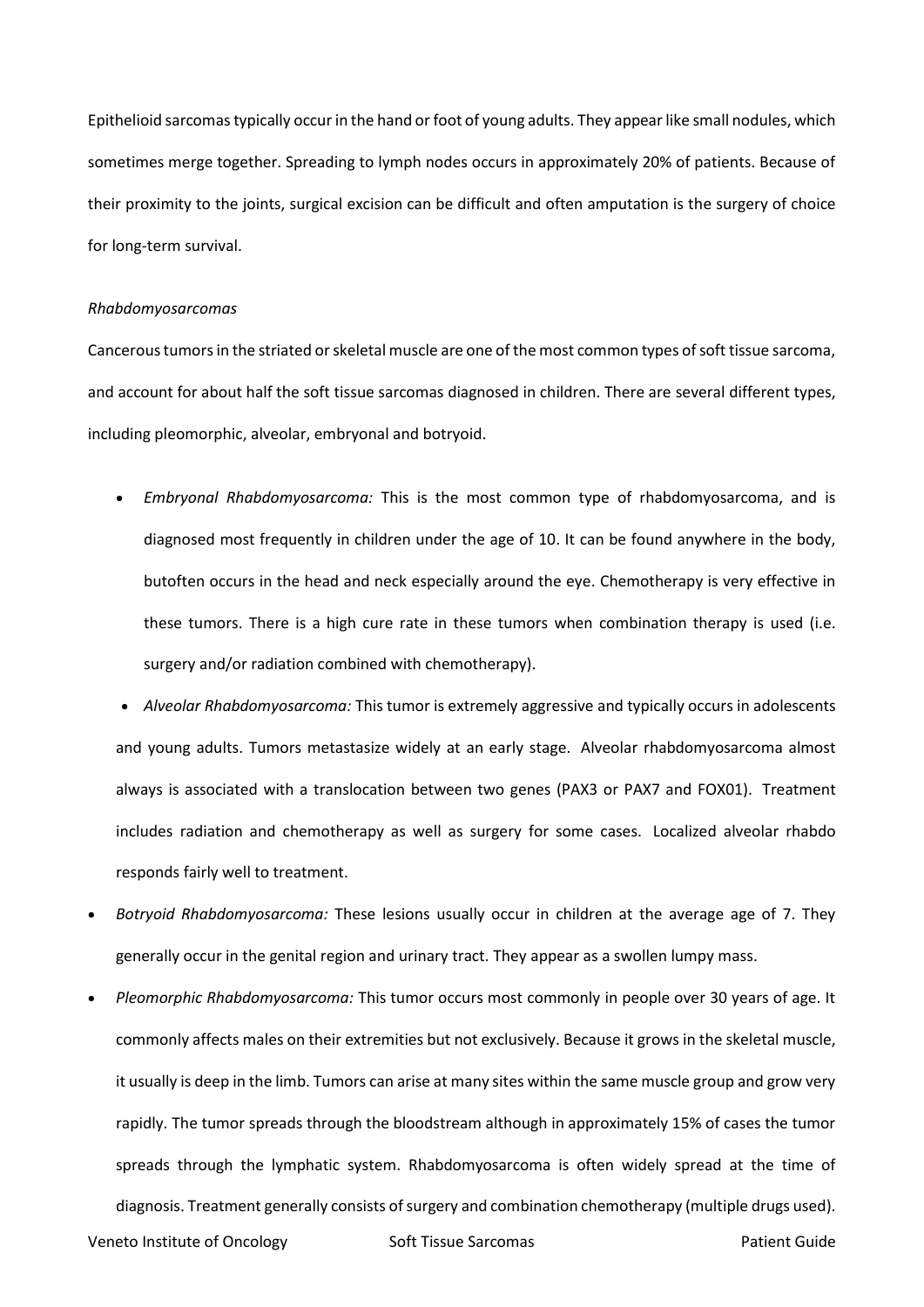#### *Leiomyosarcoma (Smooth Muscle Tumor) and Uterine Sarcoma*

Leiomyosarcomas are cancerous tumors of the smooth muscle. They most commonly occur in the organs (e.g., gastrointestinal tract and the uterus). The average age of patients is 60 years. Of the tumors occurring in the GI tract 61% occur in the stomach, 29% in the small bowel, and 10% in the colon. Symptoms of GI or uterine leiomyosarcomas are significant bleeding and pain. Metastases occur in more than half of patients. Leiomyosarcomas of the retroperitoneum and the vena cava are found mostly in women. The growth of the tumors can accelerate during pregnancy. Metastases usually occur in the lungs except in GI tumors, which often metastasize in the liver. Treatment for uterine leiomyosarcoma is total abdominal hysterectomy.

## *Gastrointestinal Stromal Tumor (GIST)*

GIST develops in the stroma, the supporting connective tissue, of the stomach and intestines. It is now often treated with the biological agent Gleevec. Gleevec is a biologic agent that works by shutting down the activities of gtenes that apparently are needed for the tumor's growth. In particular, it targets a gene called c-kit that produces inappropriate amounts of an enzyme that promotes the tumor growth.

## *Extraosseous Tumors*

There are three types of Extraosseous tumors. They are giant cell tumors, osteosarcomas, and Ewing's sarcoma. These are bone sarcomas, which are found in the soft tissue. They have very similar characteristics as their bone sarcoma variation, Extraosseous Ewing's sarcomas respond well to radiation therapy.

## *Myxoma*

Myxomas occur in men and women averaging the age of 50. They are most often found in the arms and legs. Tumors can be small nodules or very large tumors. They do not metastasize; however, they do spread locally. Treatment is usually wide local excision.

## *Vascular Sarcomas*

Veneto Institute of Oncology **Soft Tissue Sarcomas** Patient Guide Patient Guide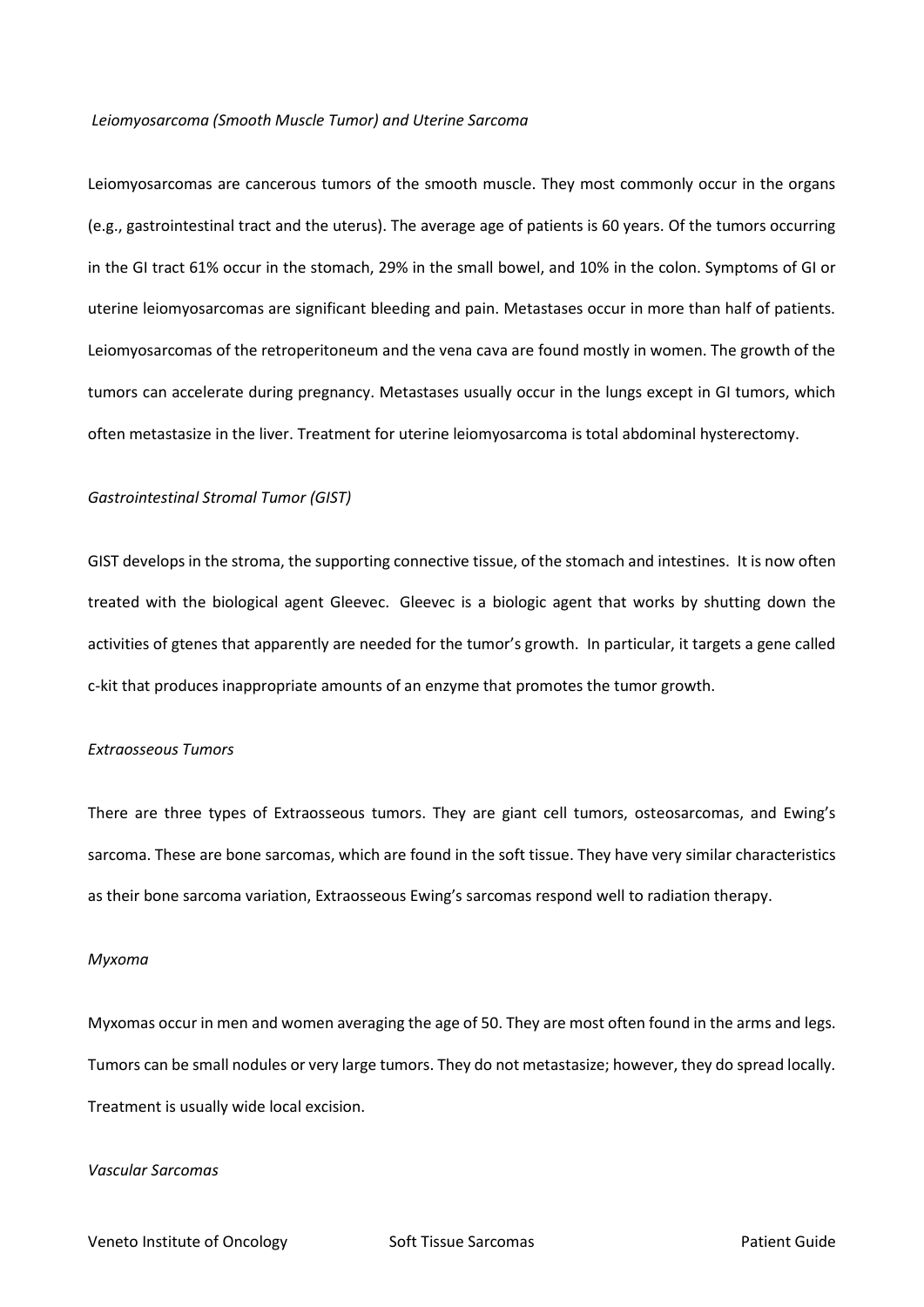- *Hemangioendothelioma: this is* a very rare vascular (containing many blood vessels) tumor, which can be malignant. They occur in men and women but rarely in children. One variety of this tumor occurs in younger males and typically arises on the hand and tends to recur locally.
- *Angiosarcomas: a*ngiosarcomas represent 1% of all sarcomas. One-third of the cases occur on the skin, one-fourth of the cases occur in the soft tissue or organs such as breast, liver, heart and lungs. Tumors arising in the liver are observed in adults exposed to insecticides or plastics. Angiosarcomas of the breast typically occur in young or middle aged women. Additionally some angiosarcomas occur at the site of previous radiation therapy or in chronically lymphedematous tissues. Tumors metastasize widely. The most common forms of treatment are surgical resection and chemotherapy.
- *Hemangiopericytoma: h*emangiopericytomas are typically found in the thigh, retroperitoneum or near the kidneys.

## *Malignant Schwannoma*

Malignant Neurilemomas usually develop in young to middle aged adults, most commonly in males. They occur in the peripheral nerves. Half of these tumors occur in people with Von Recklinghausen's disease or multiple neurofibromatosis. The spreading of these tumors occurs in the surrounding soft tissue forming a nodular tumor. Metastases can occur through the bloodstream. Tumors can be painful, tender and sometimes nerve function is affected. Treatment is generally wide resection of the nerve in either direction. Radiation therapy and chemotherapy can be used as well.

## *Alveolar Soft-Parts Sarcoma*

This is a very rare tumor that typically occurs in female adolescents and young adults. It is usually a slow growing tumor found in the extremities and commonly metastasizes to the lung. The typical form of treatment is wide resection of the lesion.

#### *Kaposi's sarcoma*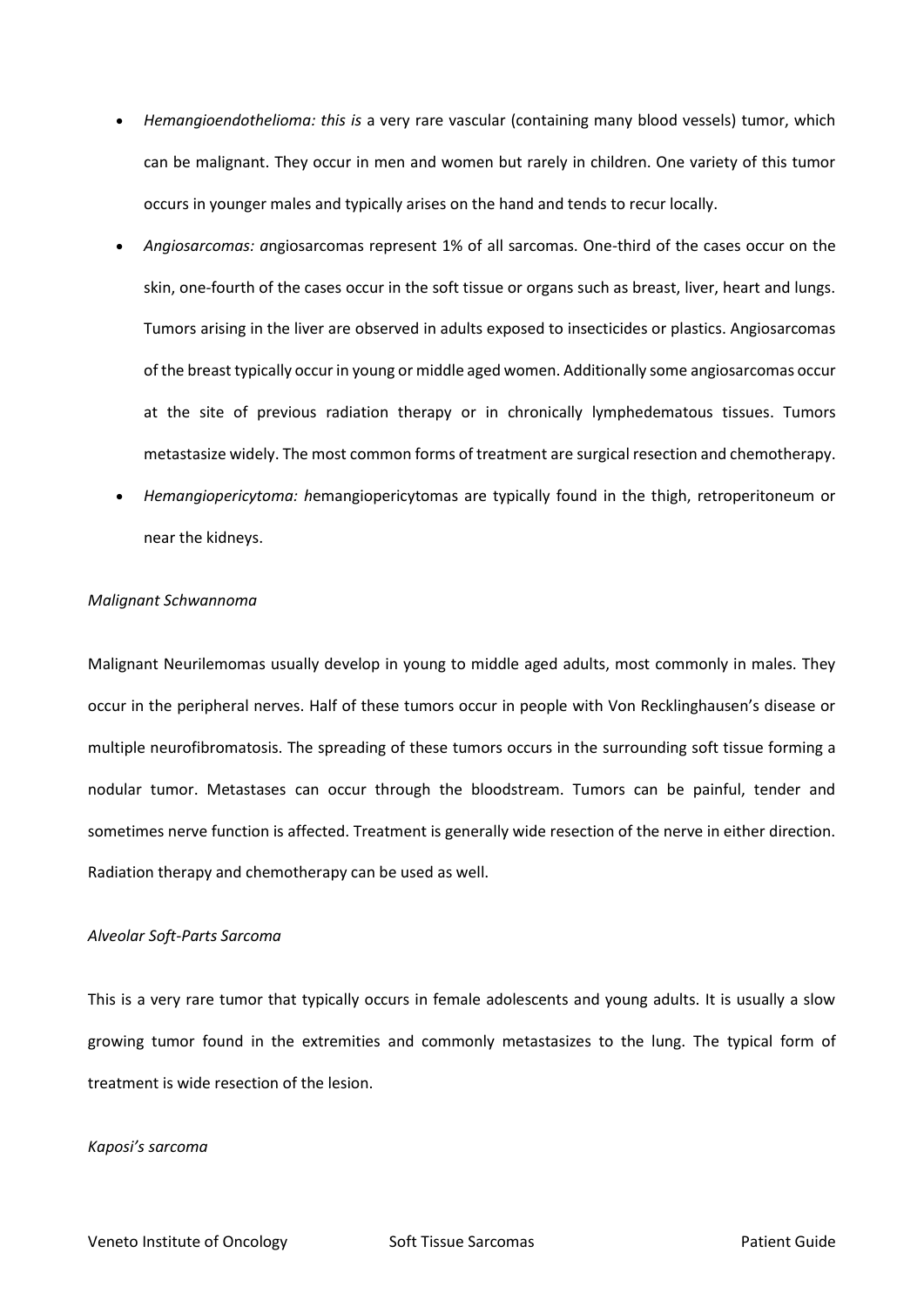Kaposi 's sarcoma is a disease in which cancerous cells are found in the tissues under the skin or mucous membranes that line the mouth, nose and anus. There are three groups of patients for Kaposi's sarcoma. The first group typically includes older men of Jewish, Italian or Mediterranean heritage. This type of Kaposi's usually progresses slowly over 10-15 years. Patients commonly develop a bluish lesion on the front of the lower leg, which typically spreads to multiple lesions. After some time the disease can spread to other organs. The second group of Kaposi's sarcoma occurs in patients who have received organ transplant. Due to the Immunosuppressive treatment following a transplant, patient's immune systems are weakened thus are more susceptible to infection. The third group of Kaposi's sarcoma is found in AIDS patients. Due to the weakened immune system cause by the HIV virus, Infections and other diseases such as Kaposi's can invade the body. Kaposi's sarcoma in people with AIDS usually spreads more quickly and can be found in many parts of the body. Surgery, locoregional chemotherapies and radiation therapy represent the treatment for Kaposi's sarcoma; however, when lesions have spread to the organs, chemotherapy is often used as well.

#### **4) Where does soft tissue sarcoma occur?**

Extremity and superficial trunk sarcomas are the most common site for soft tissue sarcomas and make up 60% of all adult cases. Patients present with a lump, which is usually painless.

Retroperitoneal sarcomas usually present with an abdominal mass, with half reporting pain at presentation. Patients can present with a large tumour due to the space available in the retroperitoneum for the tumour to grow and often require complex surgical intervention.

Viscera sarcomas present with signs and symptoms particular to the organ of origin. For example, GIST can present as upper abdominal pain in 40–50% of cases. Sarcomas of the uterus often present with painless vaginal bleeding as occurs with other uterine malignancies. Head and neck sarcomas can arise from bone, cartilage or the soft tissues of the head and neck. They can present as a lump, with problems relating to compression of the surrounding anatomy such as the orbit or pharynx. Surgery and radiotherapy are difficult because of the proximity of important anatomy in this area.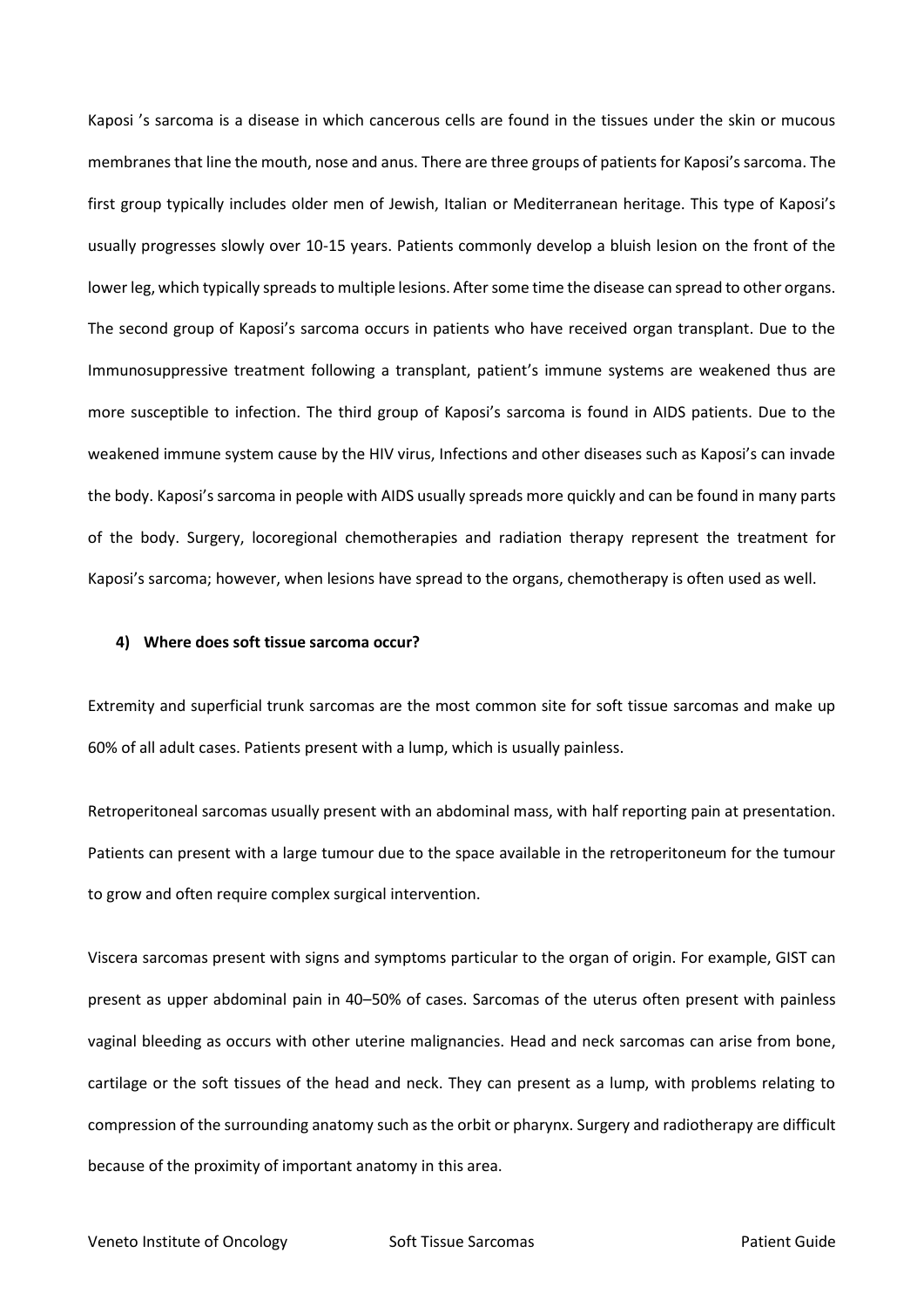#### **5) What are the causes of soft tissue sarcoma?**

It is not clear why some people develop sarcoma; however, researchers have been able to identify some common characteristics in groups with high rates of soft tissue sarcoma. Some studies have shown that people exposed to some herbicides and clorphenols have increased risk of soft tissue sarcoma. Researchers also know that people exposed to high doses of radiation are at a greater risk for developing soft tissue sarcoma. Researchers are also studying genetic abnormalities and chromosome mutations as possible causes for soft tissue sarcoma. People with certain inherited diseases such as neurofibromatosis, tuberous sclerosis, familial adenomatous polyposis, (FAP; Gardner syndrome), Li-Fraumeni syndrome. Werner syndrome, Nevoid basal cell carcinoma syndrome (Gorlin syndrome). Other risk factors for soft tissue sarcoma include the following: past treatment with radiation therapy for certain cancers; being exposed to certain chemicals, such as thorium dioxide, vinyl chloride, or arsenic; finally, having swelling (lymphedema) in the arms or legs for a long time.

#### **6) What are the symptoms of soft tissue sarcoma?**

Since these tumor are so rare, it can be difficult to establish the diagnosis. Most general practitioners will only see two to three sarcoma patients in their career. Consequently, there can be a delay in the diagnosis of sarcomas. In addition, because there are so many subtypes, the histological diagnosis can also be challenging. An experienced multidisciplinary team should treat sarcoma patients. Due to the rarity, heterogeneity and widespread anatomic primary sites these tumors are very challenging to treat. Early on, soft tissue sarcoma rarely causes any symptoms. Because soft tissue is very elastic, the tumors can grow quite large before they are felt by the patient. The first symptom is usually a painless lump. As the tumor grows and begins to press against nearby nerves and muscles, pain or soreness can occur.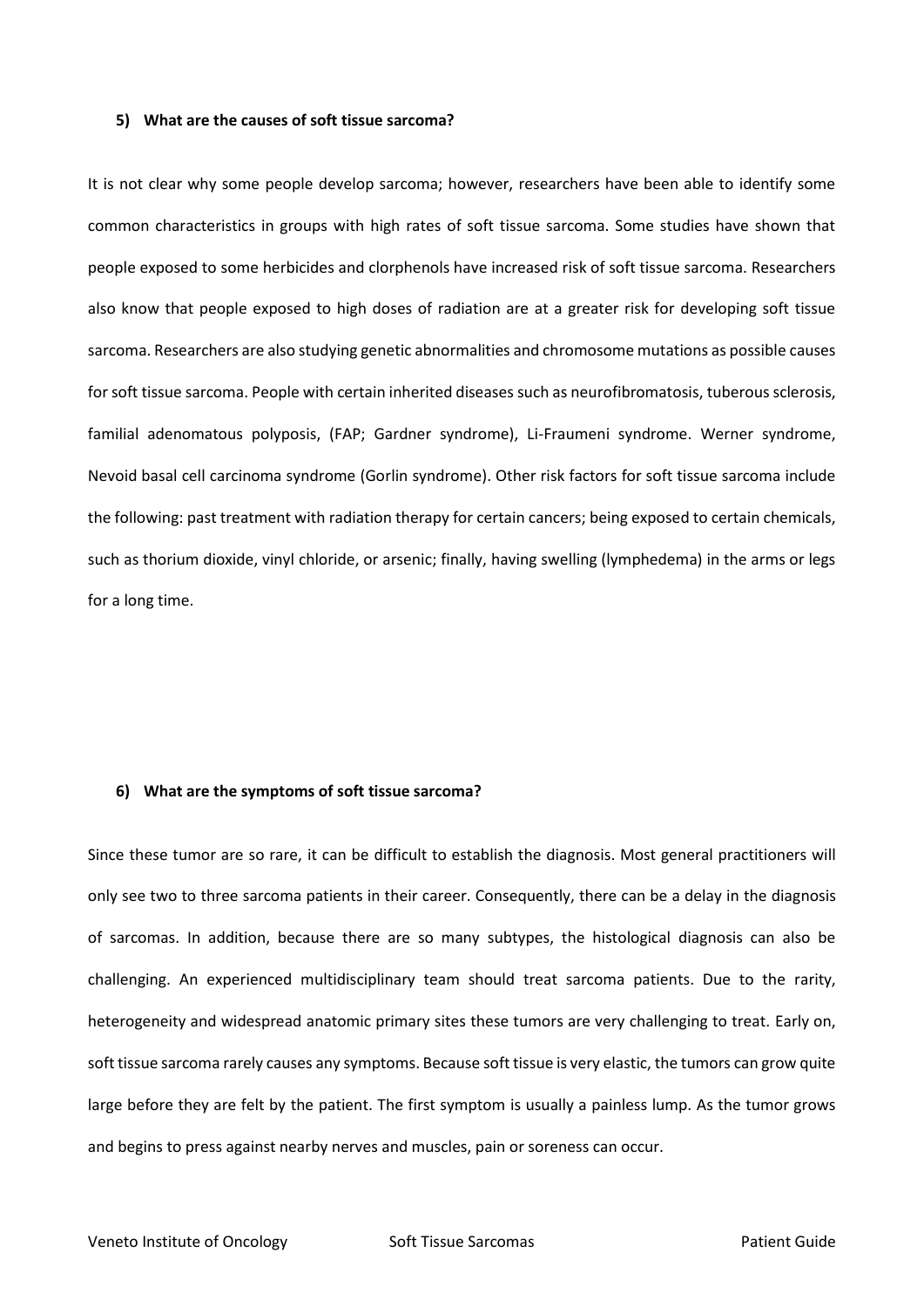#### **7) How soft tissue sarcoma is diagnosed?**

Soft tissue sarcomas can only be diagnosed by a surgical biopsy. A biopsy is an outpatient procedure, which removes a small amount of tissue from the tumor suitable for being analyzed under a microscope. The type of biopsy will be based on the size of the tumor and where it is in the body. There are three types of biopsy that may be used. The incisional biopsy is the (surgical) removal of a small portion part of the lump; the core biopsy is the removal of as small piece of tumor tissue by using a wide needle; finally, the excisional biopsy is the removal of the entire lump. All soft tissue sarcomas are either first reported or reviewed by a specialist sarcoma pathologist, who is a pathologist who regularly reports soft tissue tumors.

#### **8) How soft tissue sarcoma is staged?**

The process used to find out if cancer has spread within the soft tissue or to other parts of the body is called staging. Staging of soft tissue sarcoma is also based on the grade and size of the tumor, whether it is superficial (close to the skin's surface) or deep, and whether it has spread to the lymph nodes or other parts of the body. The information gathered from the staging process determines the stage of the disease. It is important to know the stage in order to plan treatment. The following tests and procedures may be used in the staging process: chest x-rays, ultrasound scan (US), computerized tomography (CT) scan, magnetic resonance imaging (MRI), positron emission tomography (PET) scan.

## *Stage I soft tissue sarcoma (includes stages IA and IB)*

In **stage IA**, the tumor is low-grade (likely to grow and spread slowly) and 5 centimeters or smaller. It may be either superficial (in subcutaneous tissue with no spread into connective tissue or muscle below) or deep (in the muscle and may be in connective or subcutaneous tissue). In **stage IB**, the tumor is low-grade (likely to grow and spread slowly) and larger than 5 centimeters. It may be either superficial (in subcutaneous tissue with no spread into connective tissue or muscle below) or deep (in the muscle and may be in connective or subcutaneous tissue).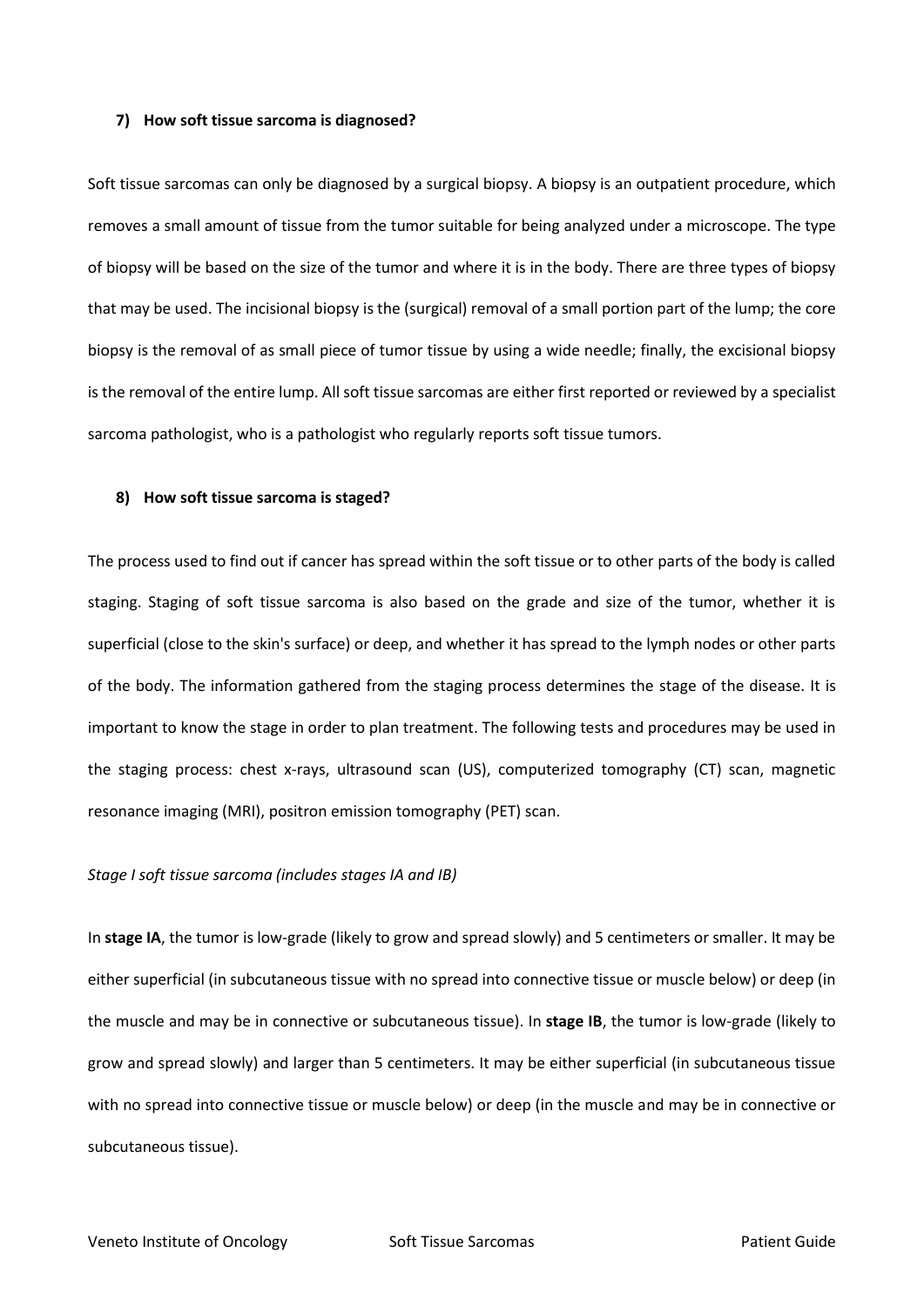## *Stage II (includes stages IIA and IIB)*

In **stage IIA**, the tumor is mid-grade (somewhat likely to grow and spread quickly) or high-grade (likely to grow and spread quickly) and 5 centimeters or smaller. It may be either superficial (in subcutaneous tissue with no spread into connective tissue or muscle below) or deep (in the muscle and may be in connective or subcutaneous tissue). In **stage IIB**, the tumor is mid-grade (somewhat likely to grow and spread quickly) and larger than 5 centimeters. It may be either superficial (in subcutaneous tissue with no spread into connective tissue or muscle below) or deep (in the muscle and may be in connective or subcutaneous tissue).

## *Stage III*

In stage III, the tumor is either: high-grade (likely to grow and spread quickly), larger than 5 centimeters, and either superficial (in subcutaneous tissue with no spread into connective tissue or muscle below) or deep (in the muscle and may be in connective or subcutaneous tissue); or any grade, any size, and has spread to nearby lymph nodes.

#### *Stage IV*

In stage IV, the tumor is any grade, any size, and may have spread to nearby lymph nodes. Cancer has spread to distant parts of the body, such as the lungs.

## **9) How soft tissue sarcoma is treated?**

The treatment of soft tissue sarcomas is multimodal and coordinated by a multidisciplinary team including several different specialists (surgeon, radiologist, medical oncologist, radiotherapist, etc). In fact, soft tissue sarcomas are generally managed using surgery, radiation and chemotherapy or a combination of them depending on tumor size, location, extent and grade (growth rate) of the tumor.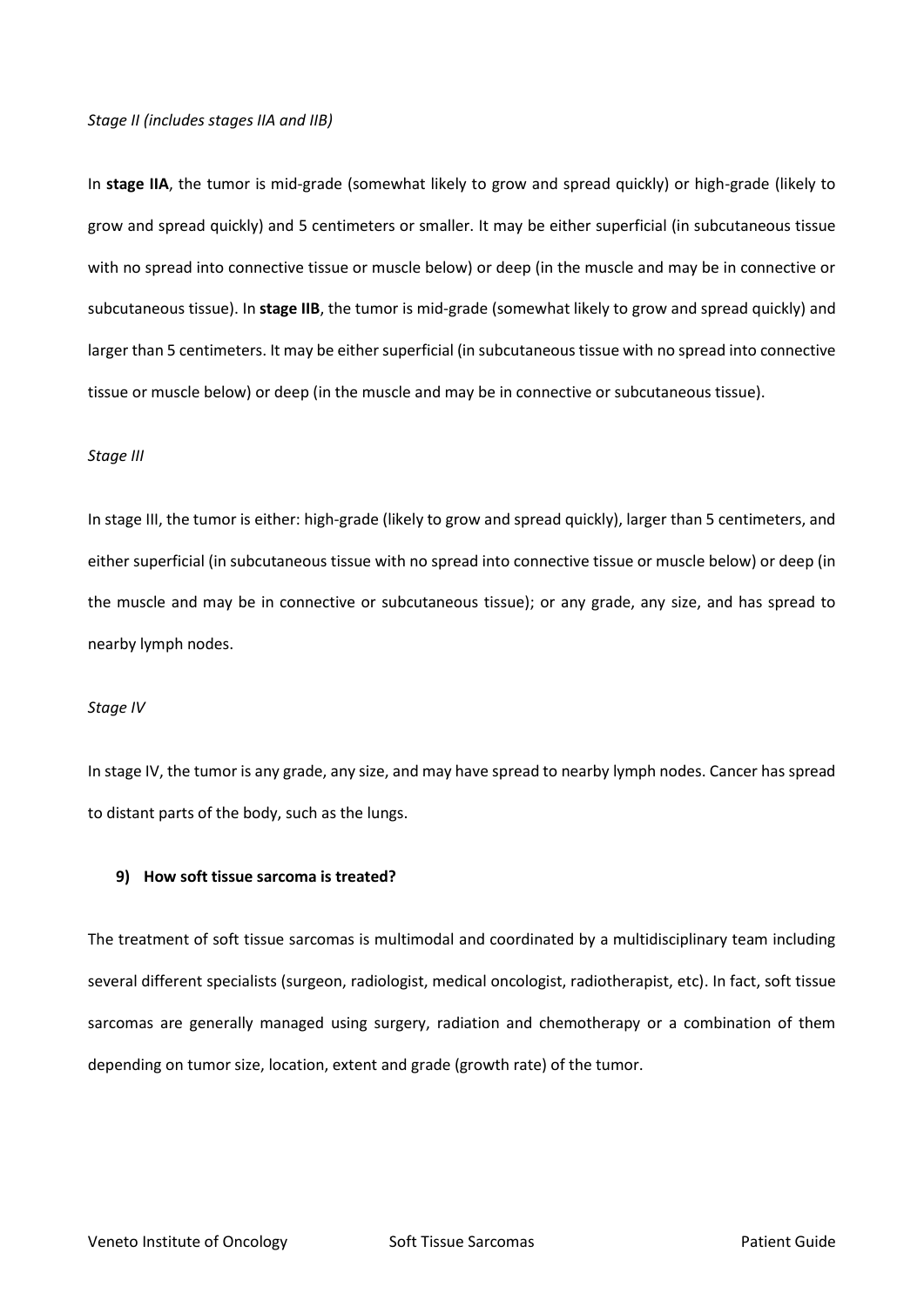The surgical team works in collaboration with the oncologists to plan treatment as required per agreed local network treatment protocols. Individuals work together with the same aims and clinical understanding of the condition and its management to create a multi-disciplinary team approach.

Many soft tissue sarcoma are discovered incidentally following excision of a lump, with no prior suspicion that it could be a sarcoma. Very often, this initial excision is inadequate and further treatment is required. The treatment of soft tissue sarcoma of the limbs or trunk is surgical excision of the primary tumour with an adequate margin of normal tissue around it. The surgical management of retroperitoneal sarcomas may require not only the removal of the primary tumor, but also of surrounding viscera (i.e. kidney, colon, etc.) in order to achieve microscopically-free resection margins.

In limb soft tissue sarcomas, the extension of surgery can be grouped as follows:

**Wide local excision:** Removal of the tumor along with some normal tissue around it. For tumors of the head, neck[, abdomen,](https://www.cancer.gov/Common/PopUps/popDefinition.aspx?id=45070&version=patient&language=English&dictionary=Cancer.gov) and trunk, as little normal tissue as possible is removed.

**[Limb-sparing surgery:](https://www.cancer.gov/Common/PopUps/popDefinition.aspx?id=689062&version=patient&language=English&dictionary=Cancer.gov)** Removal of the tumor in an arm or leg without [amputation,](https://www.cancer.gov/Common/PopUps/popDefinition.aspx?id=46210&version=patient&language=English&dictionary=Cancer.gov) so the use and appearance of the limb is saved. [Radiation therapy](https://www.cancer.gov/Common/PopUps/popDefinition.aspx?id=44971&version=patient&language=English&dictionary=Cancer.gov) and / or [chemotherapy](https://www.cancer.gov/Common/PopUps/popDefinition.aspx?id=45214&version=patient&language=English&dictionary=Cancer.gov) may be given first to shrink the tumor. The tumor is then removed in a wide local excision. Tissue and bone that are removed may be replaced with a [graft](https://www.cancer.gov/Common/PopUps/popDefinition.aspx?id=46373&version=patient&language=English&dictionary=Cancer.gov) using tissue and bone taken from another part of the patient's body, or with an [implant](https://www.cancer.gov/Common/PopUps/popDefinition.aspx?id=285636&version=patient&language=English&dictionary=Cancer.gov) such as artificial bone.

Isolated limb perfusion (ILP) is another option aimed at achieving a limb sparing surgical treatment. ILP is a procedure that sends chemotherapy directly to an arm or leg in which the cancer has formed. The flow of blood to and from the limb is temporarily stopped with a tourniquet, and anticancer drugs are put directly into the blood of the limb. This sends a high dose of drugs to the tumor.

**Amputation:** Surgery to remove part or all of a limb or [appendage,](https://www.cancer.gov/Common/PopUps/popDefinition.aspx?id=755493&version=patient&language=English&dictionary=Cancer.gov) such as an arm or leg. Amputation is rarely used to treat soft tissue sarcoma of the arm or leg.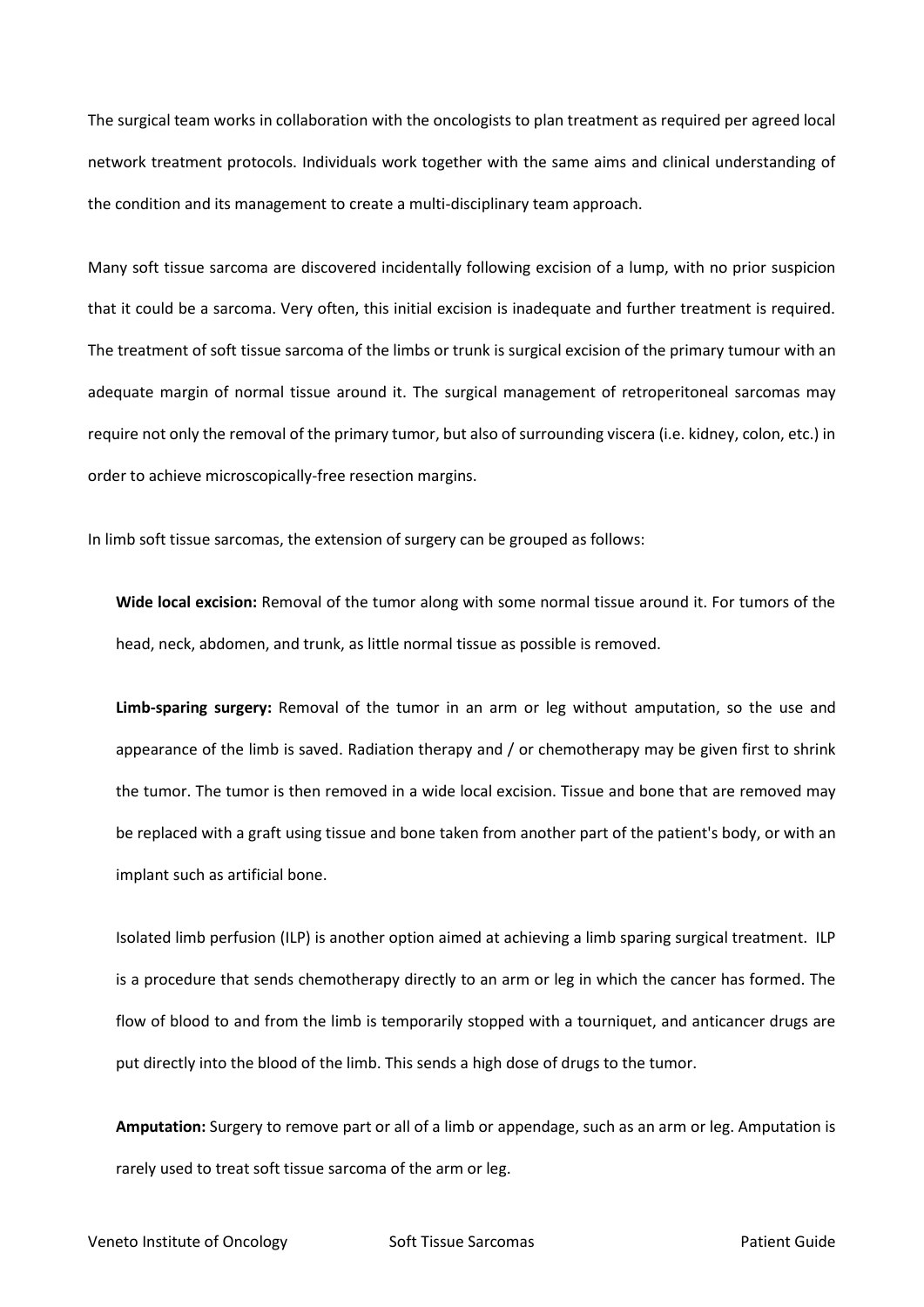**[Lymphadenectomy:](https://www.cancer.gov/Common/PopUps/popDefinition.aspx?id=45763&version=patient&language=English&dictionary=Cancer.gov)** A surgical procedure in which [lymph nodes](https://www.cancer.gov/Common/PopUps/popDefinition.aspx?id=45762&version=patient&language=English&dictionary=Cancer.gov) are removed and a sample of tissue is checked under a microscope fo[r signs](https://www.cancer.gov/Common/PopUps/popDefinition.aspx?id=750109&version=patient&language=English&dictionary=Cancer.gov) of cancer. This procedure is also called a lymph node dissection.

Radiation therapy or chemotherapy may be given before or after surgery to remove the tumor. When given before surgery, radiation therapy or chemotherapy will make the tumor smaller and reduce the amount of tissue that needs to be removed during the surgical procedure. Treatment given before surgery is called [neoadjuvant therapy.](https://www.cancer.gov/Common/PopUps/popDefinition.aspx?id=45800&version=patient&language=English&dictionary=Cancer.gov) When given after surgery, radiation therapy or chemotherapy will kill remaining cancer cells. Treatment given after the surgery, to lower the risk that the cancer will come back, is called [adjuvant](https://www.cancer.gov/Common/PopUps/popDefinition.aspx?id=45587&version=patient&language=English&dictionary=Cancer.gov)  [therapy.](https://www.cancer.gov/Common/PopUps/popDefinition.aspx?id=45587&version=patient&language=English&dictionary=Cancer.gov)

Radiation therapy uses high-energy x-rays or other types of radiation to kill cancer cells or keep them from growing. There are two types of radiation therapy: the external radiation therapy uses a machine outside the body to send radiation toward the cancer; the internal radiation therapy uses a radioactive substance sealed in needles, seeds, wires, or catheters that are placed directly into or near the cancer. The intensity-modulated radiation therapy (IMRT) is a peculiar type of 3-dimensional (3-D) radiation therapy that uses a computer to make pictures of the size and shape of the tumor. Thin beams of radiation of different intensities (strengths) are aimed at the tumor from many angles. This type of external radiation therapy causes less damage to nearby healthy tissues.

In the metastatic setting, doxorubicin has been the backbone of palliative therapy for 40 years. Recently, a number of drugs have been approved for metastatic disease including pazopanib, trabectedin and eribulin. In selected patients, molecules that specifically target certain genes expressed by the cancer cells are also being used, such as in patients with gastrointestinal stromal tumor (GIST).

## **10) Sarcoma Treatment Guidelines**

Several international guidelines provides a source of information to help patients and health professionals make informed decisions about the care of patients with soft tissue sarcomas.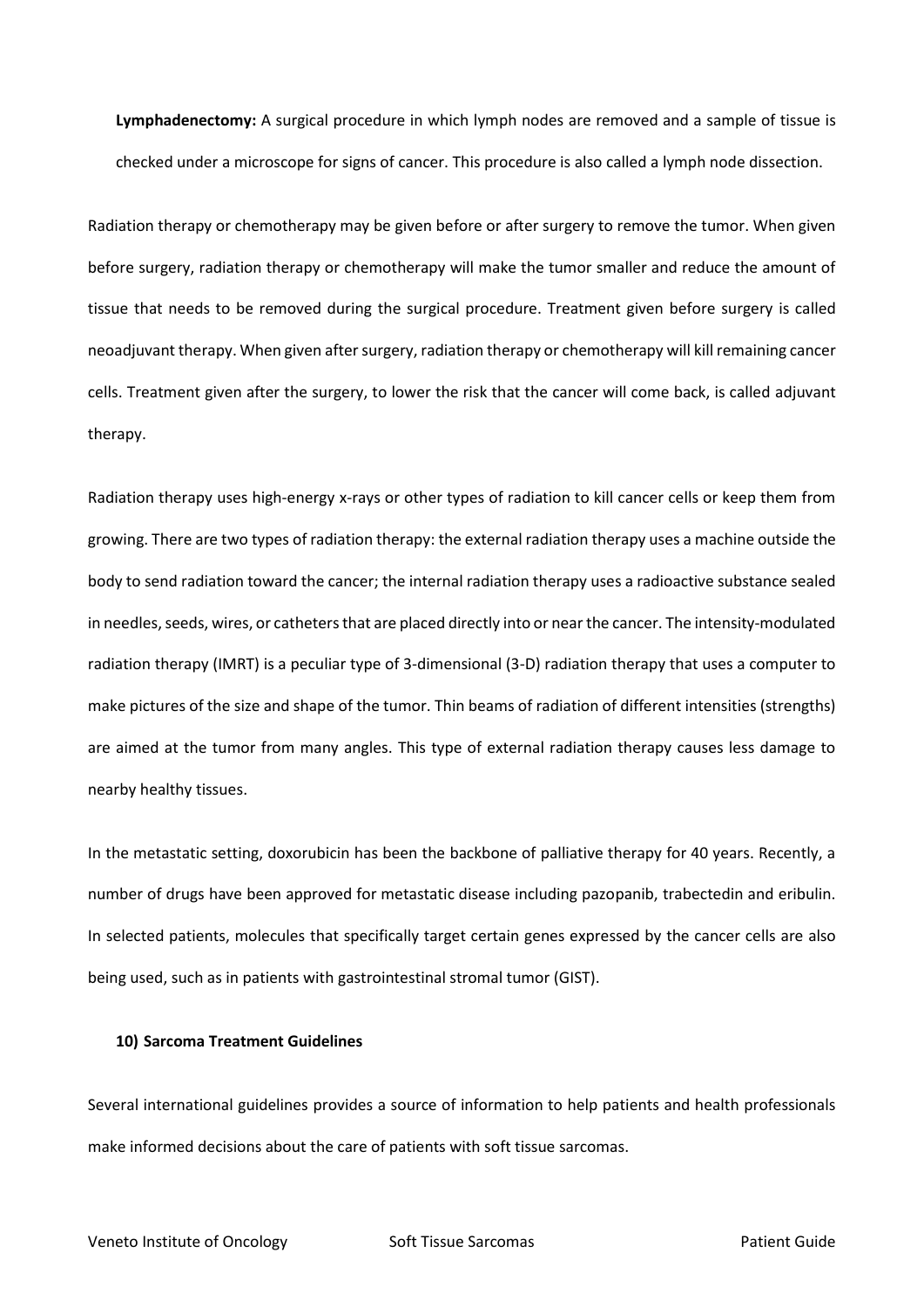The NCCN (National Comprehensive Cancer Network) creates guidelines, which outline the standards of care for different types of cancer. These guidelines provide treatment recommendations for healthcare providers to follow when treating a particular type of cancer.

The NCCN Clinical Practice Guidelines in Oncology for Sarcoma are available at:

[http://www.nccn.org/professionals/physician\\_gls/f\\_guidelines.asp?button=I+Agree#site](http://www.nccn.org/professionals/physician_gls/f_guidelines.asp?button=I+Agree#site)

The ESMO (European Society of Medical Oncology) guidelines for soft tissue and visceral sarcomas are available at: <http://www.esmo.org/Guidelines/Sarcoma-and-GIST>

# **11) What is recurrent soft tissue sarcoma?**

Recurrent adult soft tissue sarcoma is cancer that has recurred (come back) after it has been treated. The cancer may come back in the same soft tissue or in other parts of the body. Depending on the anatomical site of recurrence (in the site of primary tumor or in distant organs) and its size, different treatment strategies can be considered.

## **12) What is the prognosis of patients with soft tissue sarcoma?**

Five-year survival is between 50% and 60% for soft tissue sarcomas as a group; however, there is wide variation depending on anatomical site and histological features. The prognosis for patients with limb and trunk soft tissue sarcoma is based on five factors: patient's age, the presence of metastases at the time of presentation, the size of the tumour, its depth and histopathological grade.

## **13) Is there a relationship between soft tissue sarcoma, trauma and physical exercise?**

No link has been established between exercise and sarcoma. Nevertheless, exercise can help in many ways (by reducing stress and depression, relieving constipation, reduce the risk of blood clots and osteoporosis). There is no evidence that weight puts anyone at risk of getting sarcoma. However, obese people tend to have more complications after surgery.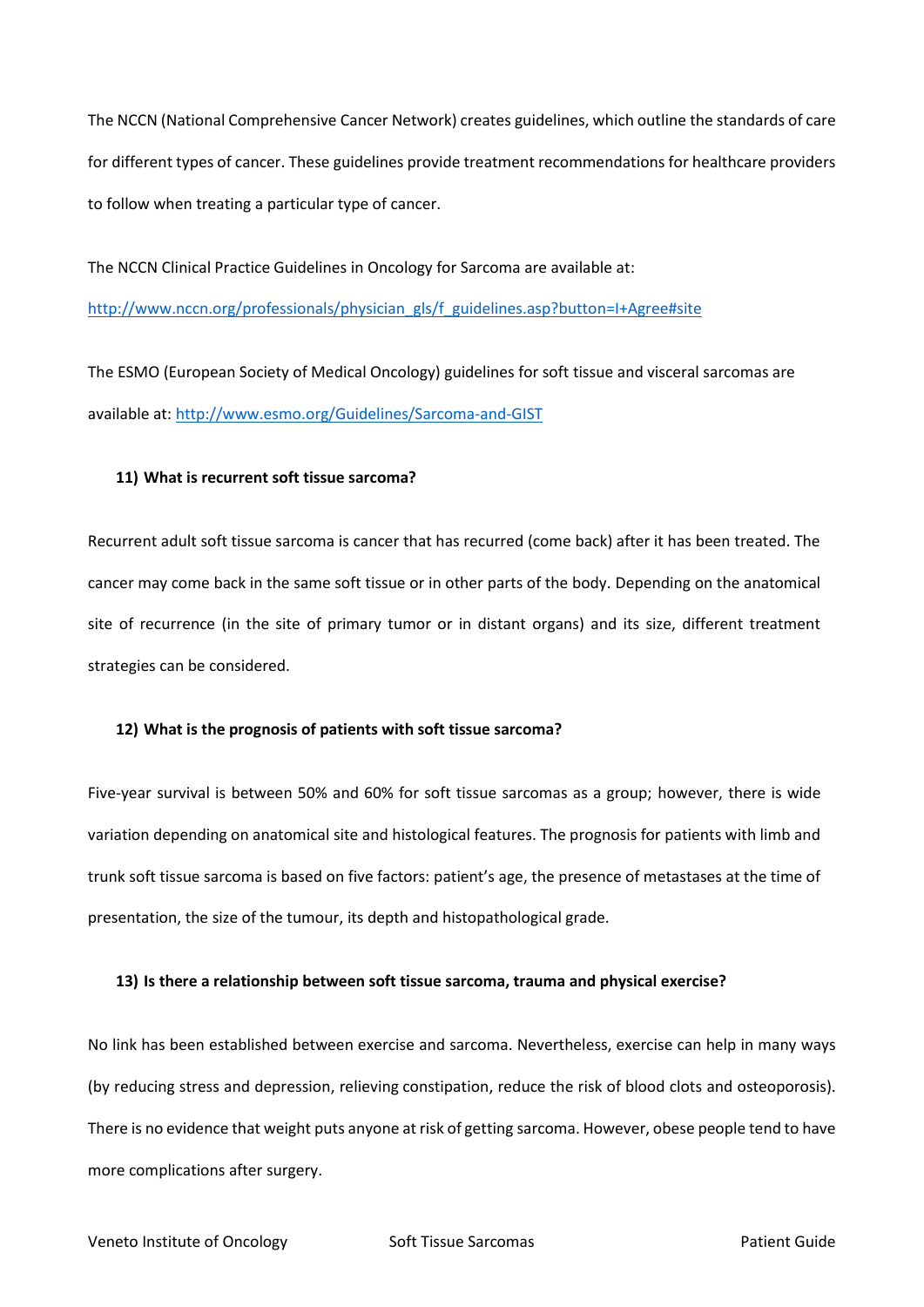During or after treatment you may benefit from **physical therapy**, **rehabilitation** and/or **occupational therapy**. Therapists will help determine your needs. You may need to regain strength, mobility and endurance; learn to use a prosthetic or assistive device; and/or focus on skills of everyday living. Ask your health-care team before starting or resuming other exercise and physical activities. Then go slow. As you recover, think of exercise and other physical activities that work your heart and lungs, and strengthen bones as well as muscles.

#### **14) What are Clinical Trials?**

The best way to improve cancer treatment is through the clinical trial process. This process sets up a rigorous set of scientific questions and the criteria needed to answer them. Clinical trials require resources, in the form of funding, and patients. Without patients willing to enroll on trials for new treatments, it isn't possible to determine whether new treatments are indeed better than the current standard therapy. Contrary to children, only less than 10 percent of adults with cancer enroll on clinical trials. Considering that many sarcomas do not have standard treatments that work well, one would think that patients would be clamoring for clinical trials. On the contrary, many sarcoma trials have closed without obtaining results due to low patient accrual. Medical research is done through studies called clinical trials. Cancer clinical trials may be for new treatments, for new methods of screening or diagnosis, for new supportive care agents, or for quality of life. There are several medical and psychological benefits of being on a clinical trial, including: you are being treated with the latest treatments; your physician will be following your progress more closely as clinical trials require more data collection; you will have the knowledge that you helped in the development of better treatments. Importantly, clinical trials are not only options of last resort and come in many phases of the disease.

#### **15) Complementary and Alternative Medicine**

Veneto Institute of Oncology Soft Tissue Sarcomas Patient Guide "Complementary" and "integrative" medicine are used *in addition* to standard medicine. "Alternative medicine" refers to treatments that are alternatives to western medicine, also known as conventional or standard medicine. The actual treatment may be the same. The difference is whether patients use them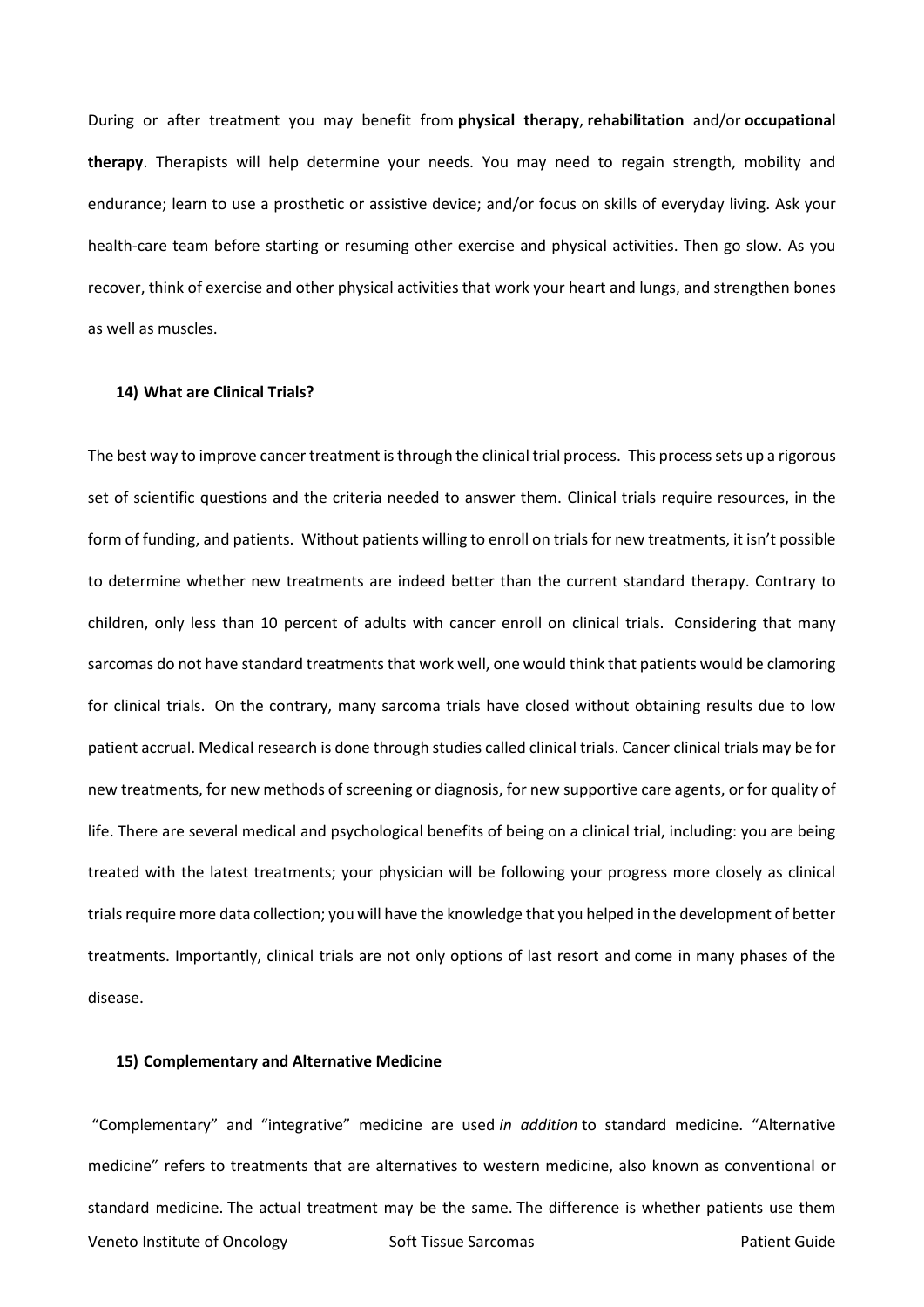instead of, or in addition to, conventional medicine. Common ones include acupuncture, massage, chiropractic, meditation, yoga, herbal medicine, dietary supplements, and art and music therapy.

Patients should inform their health-care providers about all treatments they use. Some vitamins and herbal supplements, for example, may interfere with prescription drugs, chemo or radiation. Many treatments once considered alternative are now commonly found in large hospitals and cancer centers. Some chemotherapy drugs came from plants or animals originally, such as [paclitaxel](http://en.wikipedia.org/wiki/Paclitaxel) from the Pacific yew tree, [trabectedin](http://en.wikipedia.org/wiki/Trabectedin) from sea squirts, and [doxorubicin](http://en.wikipedia.org/wiki/Doxorubicin) from a bacterium.

The NIH (National Institutes of Health) offers comprehensive information, including safety, research, clinical trials on alternative medicines, as well as how to talk to health-care providers. Treatments are listed alphabetically at: [http://nccam.nih.gov](http://nccam.nih.gov/)

## **16) What can be done to raise awareness of soft tissue sarcomas?**

Many patient groups in conjunction with sarcoma specialists are trying to raise awareness of these rare and complex diseases. As a collective group, all rare cancers account for approximately 25% of cancers but the outcomes for patients with rare cancers are worse than those for patients with more common cancers. There is a need for more research and more research funding for rare cancers, including sarcomas.

#### **17) Sarcoma Working Group at IOV – Padova**

The Sarcoma Working Group at the Veneto Institute of Oncology includes experts from different specialties (surgery, pathology, medical oncology, radiation oncology) devoted to the assistance of adult patients with soft tissue sarcomas. This multidisciplinary team provides care to adult soft tissue sarcoma patients during all the stages of the disease, ranging from the initial diagnosis to the treatment of the advanced phase. The core group has a wide range of external collaborators from other specialties, including vascular surgery, urology, orthopedics, etc. The central role of this multidisciplinary group is to discuss every single patient and to develop the overall treatment plan. Besides conventional treatments (surgery, radiation, systemic